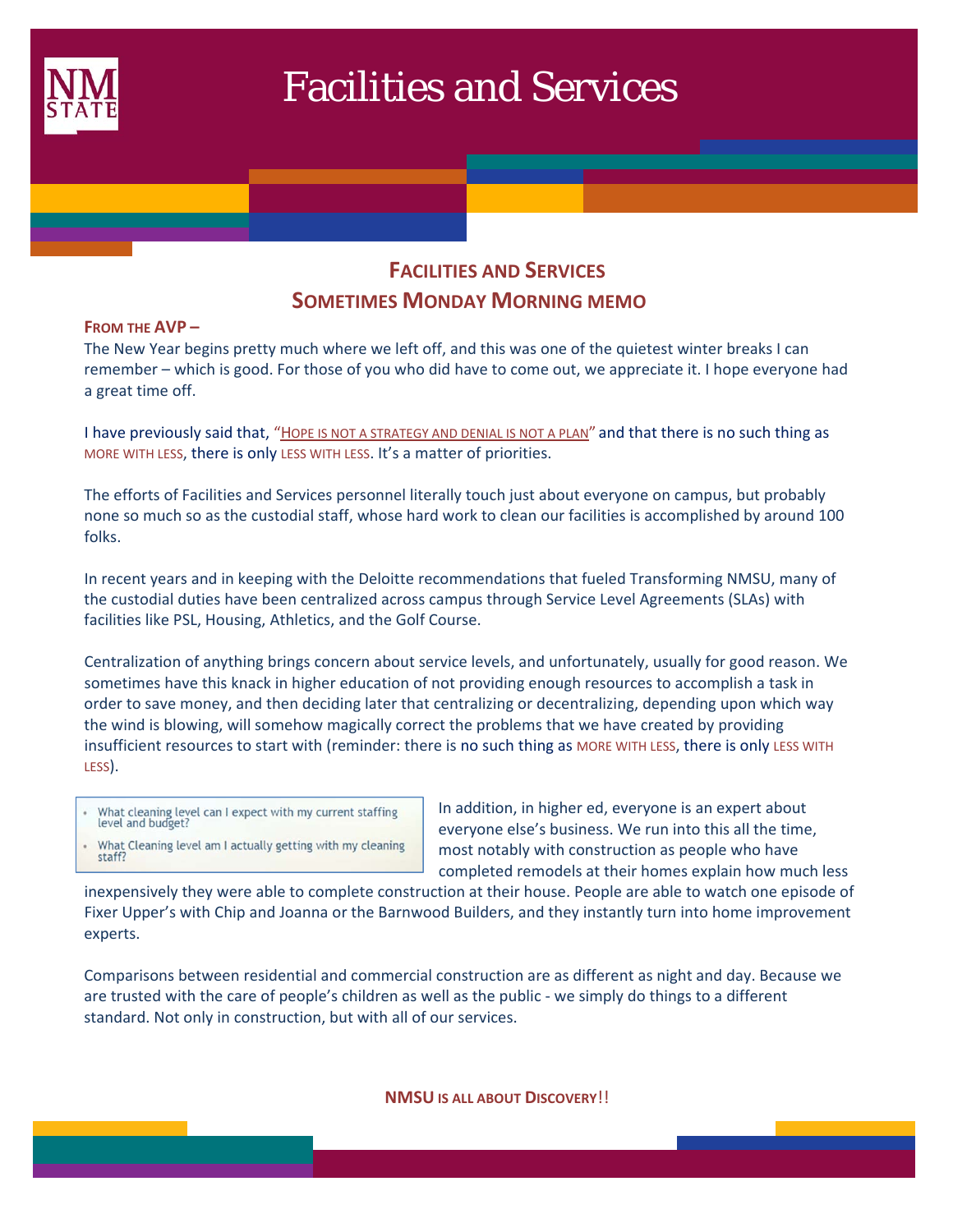### YOUR HOUSE ON CAMPUS

Campus User groups are usually quite surprised by the cost of construction when they are first involved in an institutional project on campus. This is largely due to their familiarity with residential construction and lack of familiarity with commercial construction. Home construction can result in construction costs between \$150/square foot to \$200/square foot whereas work on campus can range between \$350/square foot to \$600/square foot; substantially higher. Why is this?

There are many factors that result in higher construction cost on campus. At a casual glance, many of our projects are technically intensive laboratory spaces which involve very expensive mechanical and electrical infrastructure that supports these types of spaces. Other spaces such as new classrooms require extensive audio video equipment and robust finishes that will last 20 years under very heavy conditions

Not so obvious, but more to why the cost are so different is the gap in building science involved in commercial

construction compared to residential construction. Building codes pertaining to commercial buildings are a great deal more complex and intensive to ensure the utmost life/safety measures are in place to the public. This includes fire wall construction, seismic standards, sprinkler systems, fire alarm systems, standard lighting outputs, robust ventilation systems to name a few areas that are lacking in residential specs. Institutional, commercial buildings are actually fairly complex.

Given this level of complexity there is extensive engineering design and government review prior to building a commercial project; all of which impacts cost, but ensures a high level of safety, building sustainability, and comfort inherent to the commercial building that will last many, many years.

Below is a fun pictorial that illustrates what a typical house might require if used on campus.





CUSTODIAL STUDY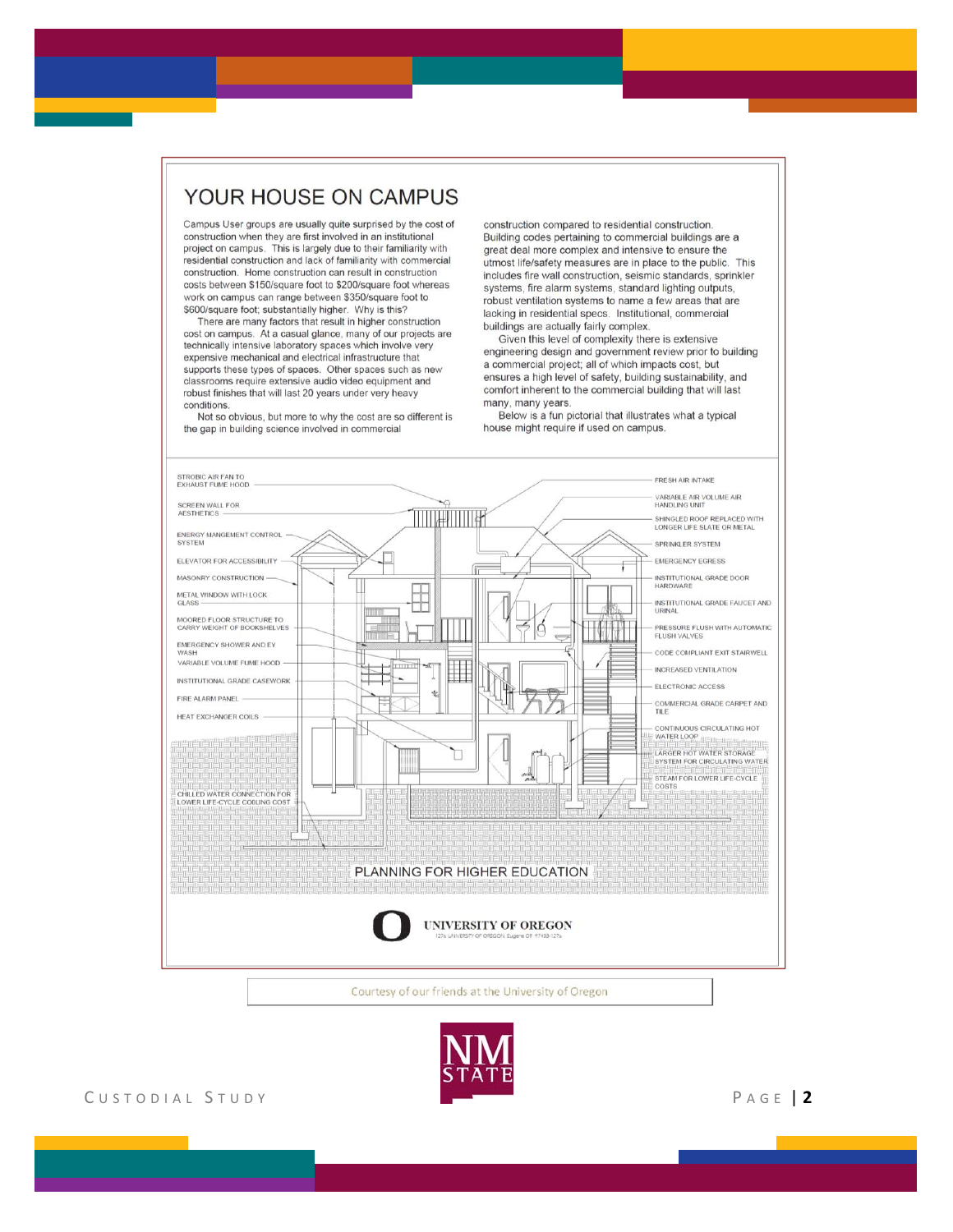What with budget reductions, centralization, some new facilities and others that have grown older, we have engaged Provides a computer assisted audit/assessment tool to determine what level of cleanliness you are actually achieving

Hunter Consulting and Training to evaluate our custodial operation. We already know that we're inexpensive – we benchmark annually and have one of the lowest costs per GSF of any institution. That doesn't mean we're effective nor does it mean we're efficient.

Help you balance FTE assignment to individual buildings or zones on your campus



In addition, labs are different, locker‐rooms are different, PSL is different, the Health Center is different, and certainly Housing is different – so we want to make sure that everyone's expectations are being met for the level of resources that are being allocated and paid for. And, while some custodial services are performed through a SLA for paying customers, we want to be good stewards of state funds – so in that sense, everyone is a paying customer and we are a business that wants to be the "provider of choice."

Over the next few weeks, we will be contacting customers, users, employees, and building monitors to help with this assessment. We want to hear what we do right as well as where we can improve, and we look forward to using the information we receive to serve everyone better.

As always, we will publish the information on our website when the evaluation is complete.

#### **ESPINA STREET**

Over the break, NMSU reduced Espina from two lanes to one with bicycle lanes and FS would welcome your feedback at askfs@nmsu.edu. Incidentally, we tried to blast the old paint off with water but the road came up with the paint. NMSU will be addressing the condition of our roads through an assessment later this year.

#### **NMSU MASTER PLAN**

We still need to hear from you on the Master Plan 2017‐2027, and we will have draft information on our web page soon. We should have this plan ready later this spring.

HTTP://MASTERPLAN.NMSU.EDU/